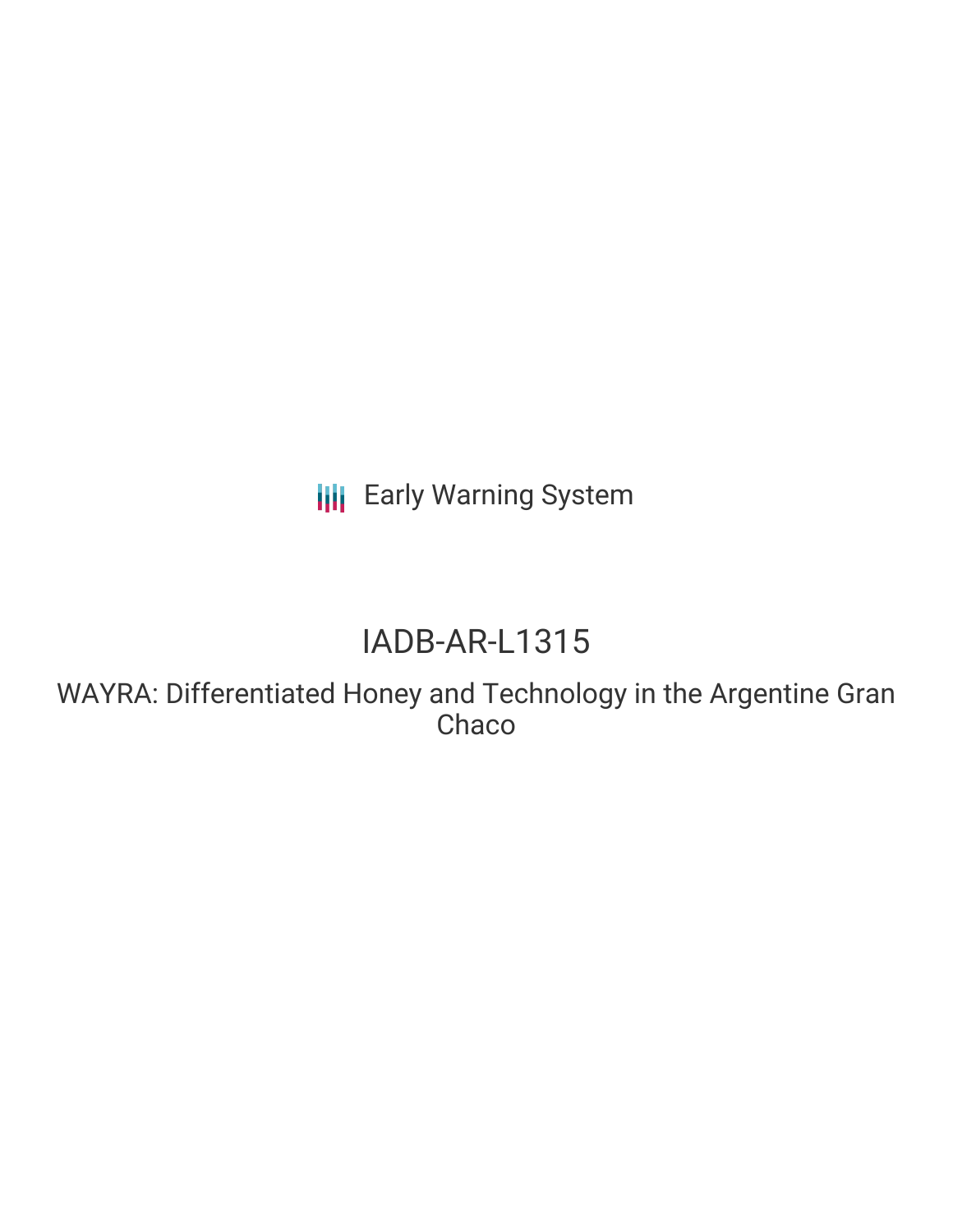

#### **Quick Facts**

| <b>Countries</b>               | Argentina                              |
|--------------------------------|----------------------------------------|
| <b>Specific Location</b>       | Gran Chaco                             |
| <b>Financial Institutions</b>  | Inter-American Development Bank (IADB) |
| <b>Status</b>                  | Approved                               |
| <b>Bank Risk Rating</b>        | C                                      |
| <b>Voting Date</b>             | 2019-04-17                             |
| <b>Borrower</b>                | Cooperativa de Trabajo COOPSOL         |
| <b>Sectors</b>                 | Agriculture and Forestry               |
| <b>Investment Type(s)</b>      | Loan                                   |
| <b>Investment Amount (USD)</b> | $$0.50$ million                        |
| <b>Project Cost (USD)</b>      | \$1.00 million                         |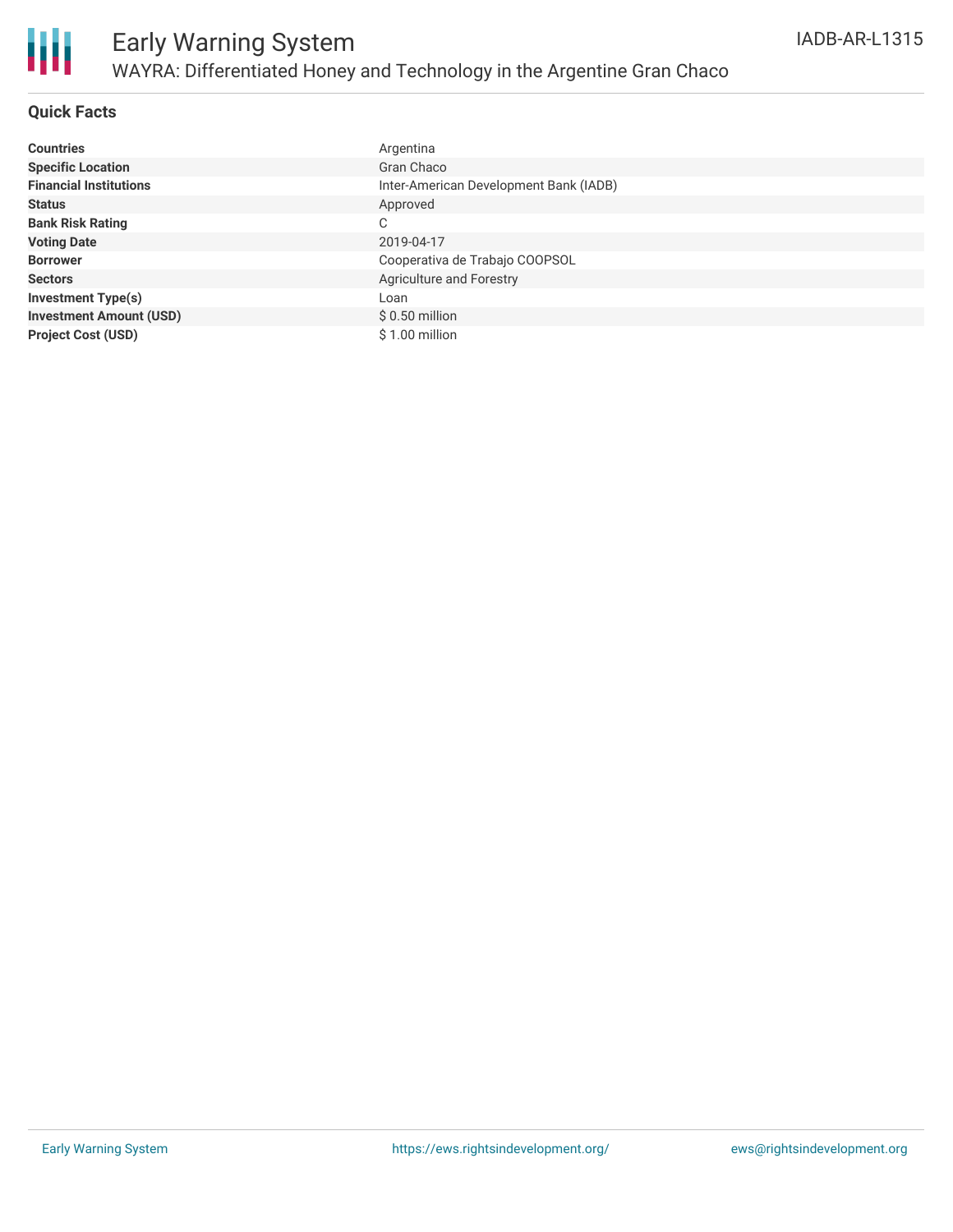

#### **Project Description**

The project's expected impact is to improve the economic activity and inclusion of honey-producer families in the Gran Chaco region. Its outcome is to expand and consolidate the WAYRA Consortium by bolstering its productive capacity and the use of technology to increase sales of organic, differentiated honey from the Gran Chaco region.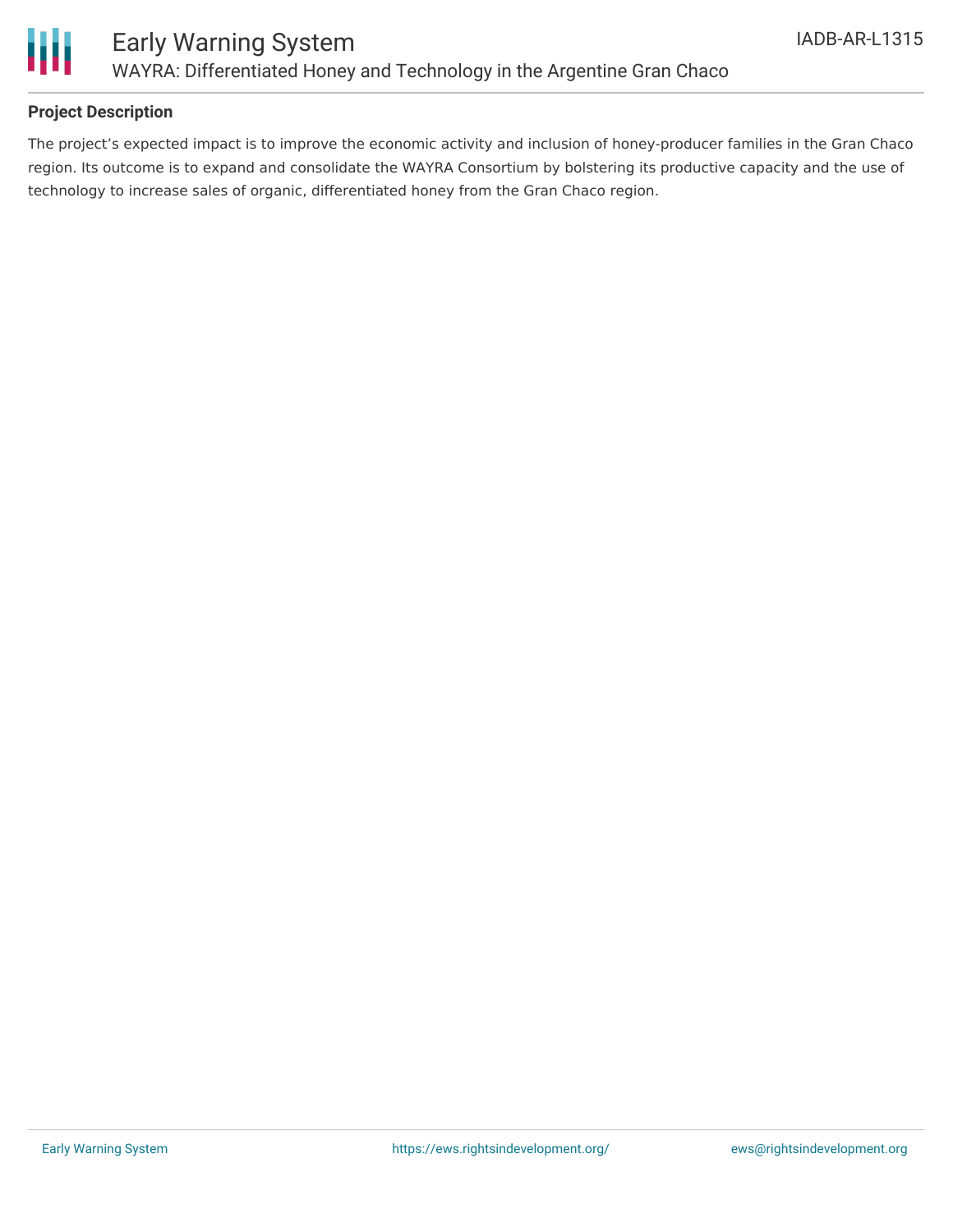

### Early Warning System WAYRA: Differentiated Honey and Technology in the Argentine Gran Chaco

#### **Investment Description**

• Inter-American Development Bank (IADB)

Fondo Multilateral de Inversiones (FOMIN) – IDB Lab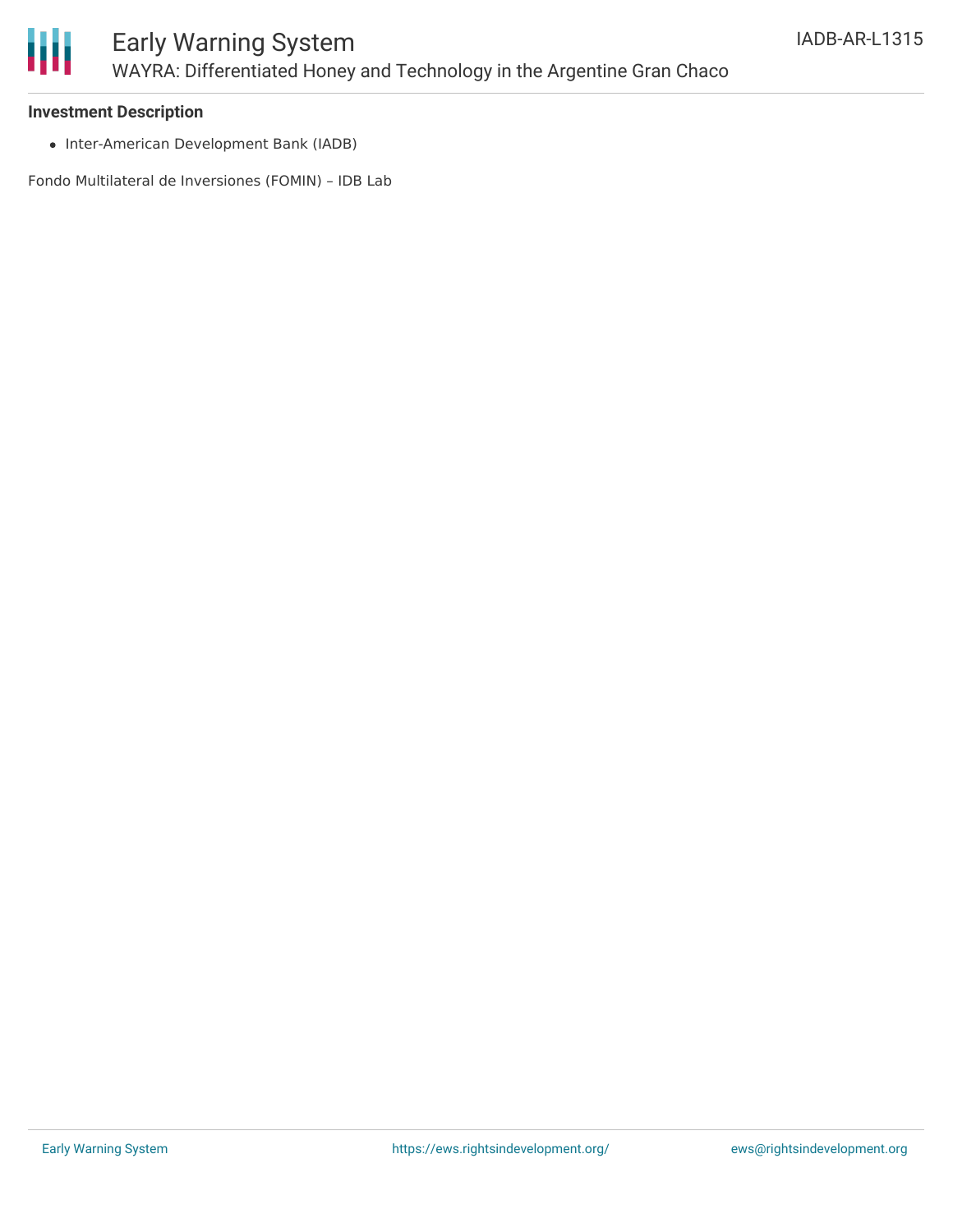

## Early Warning System

## WAYRA: Differentiated Honey and Technology in the Argentine Gran Chaco

| <b>Private Actor 1</b>   | <b>Private Actor</b><br>Role | <b>Private Actor</b><br>1 Sector | <b>Relation</b> | <b>Private Actor 2</b> | <b>Private Actor</b><br>2 Role | <b>Private Actor</b><br>2 Sector |
|--------------------------|------------------------------|----------------------------------|-----------------|------------------------|--------------------------------|----------------------------------|
| $\overline{\phantom{0}}$ | $\overline{\phantom{a}}$     | $\overline{\phantom{a}}$         | $\sim$          | COOPSOL LTDA           | Client                         |                                  |
|                          | $\sim$                       |                                  | . .             | Wayra Network          | Client                         |                                  |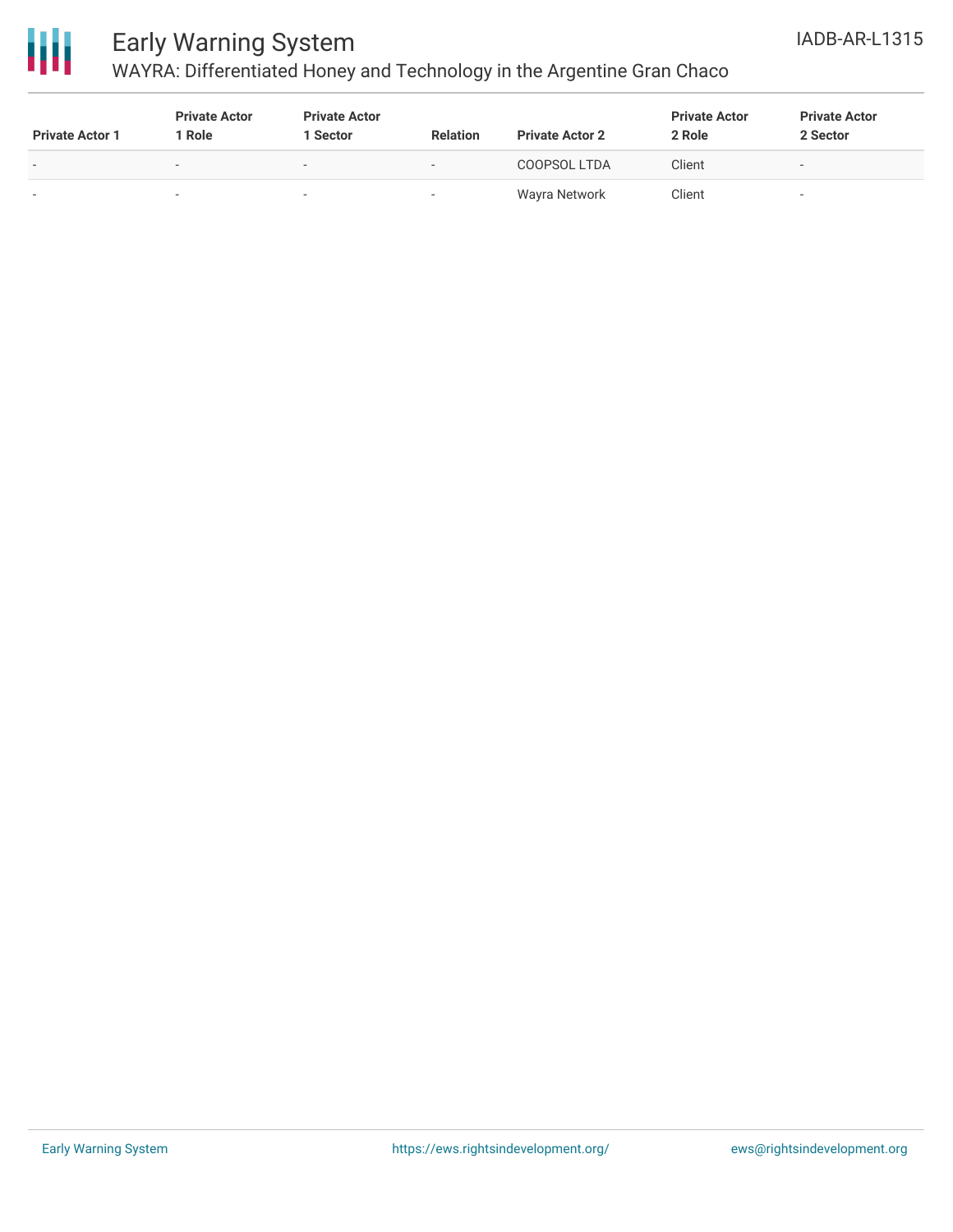

#### **Contact Information**

#### ACCOUNTABILITY MECHANISM OF IADB

The Independent Consultation and Investigation Mechanism (MICI) is the independent complaint mechanism and fact-finding body for people who have been or are likely to be adversely affected by an Inter-American Development Bank (IDB) or Inter-American Investment Corporation (IIC)-funded project. If you submit a complaint to MICI, they may assist you in addressing the problems you raised through a dispute-resolution process with those implementing the project and/or through an investigation to assess whether the IDB or IIC is following its own policies for preventing or mitigating harm to people or the environment. You can submit a complaint by sending an email to MICI@iadb.org. You can learn more about the MICI and how to file a complaint at http://www.iadb.org/en/mici/mici,1752.html (in English) or http://www.iadb.org/es/mici/mici,1752.html (Spanish).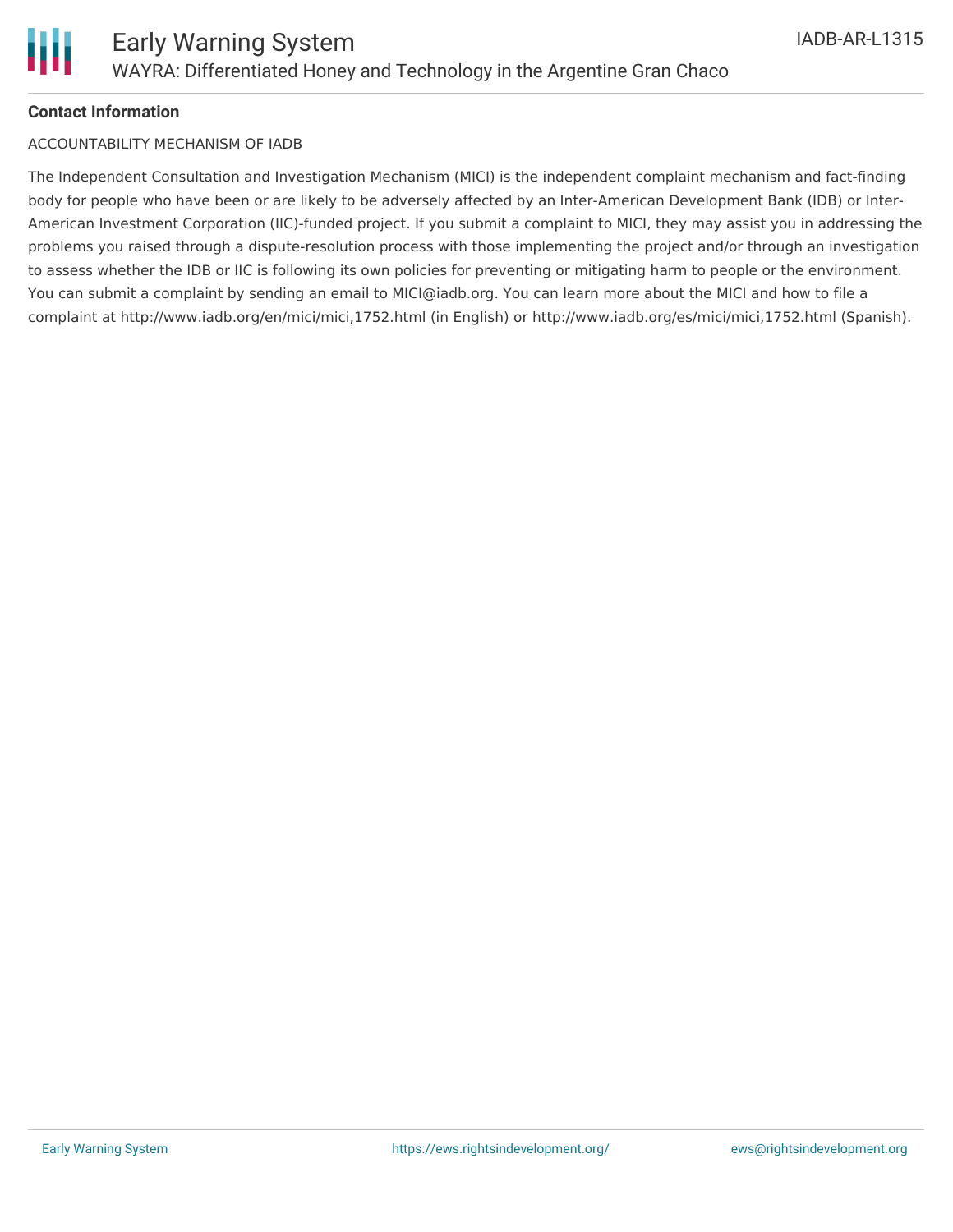

# Early Warning System

WAYRA: Differentiated Honey and Technology in the Argentine Gran Chaco

#### **Bank Documents**

- AR-L1315 AR-T1233- Sintesis [Español.pdf](https://www.iadb.org/Document.cfm?id=EZSHARE-1578516367-5)
- AR-L1315 AR-T1233- SEP Synthesis [English.pdf](https://www.iadb.org/Document.cfm?id=EZSHARE-1578516367-6)